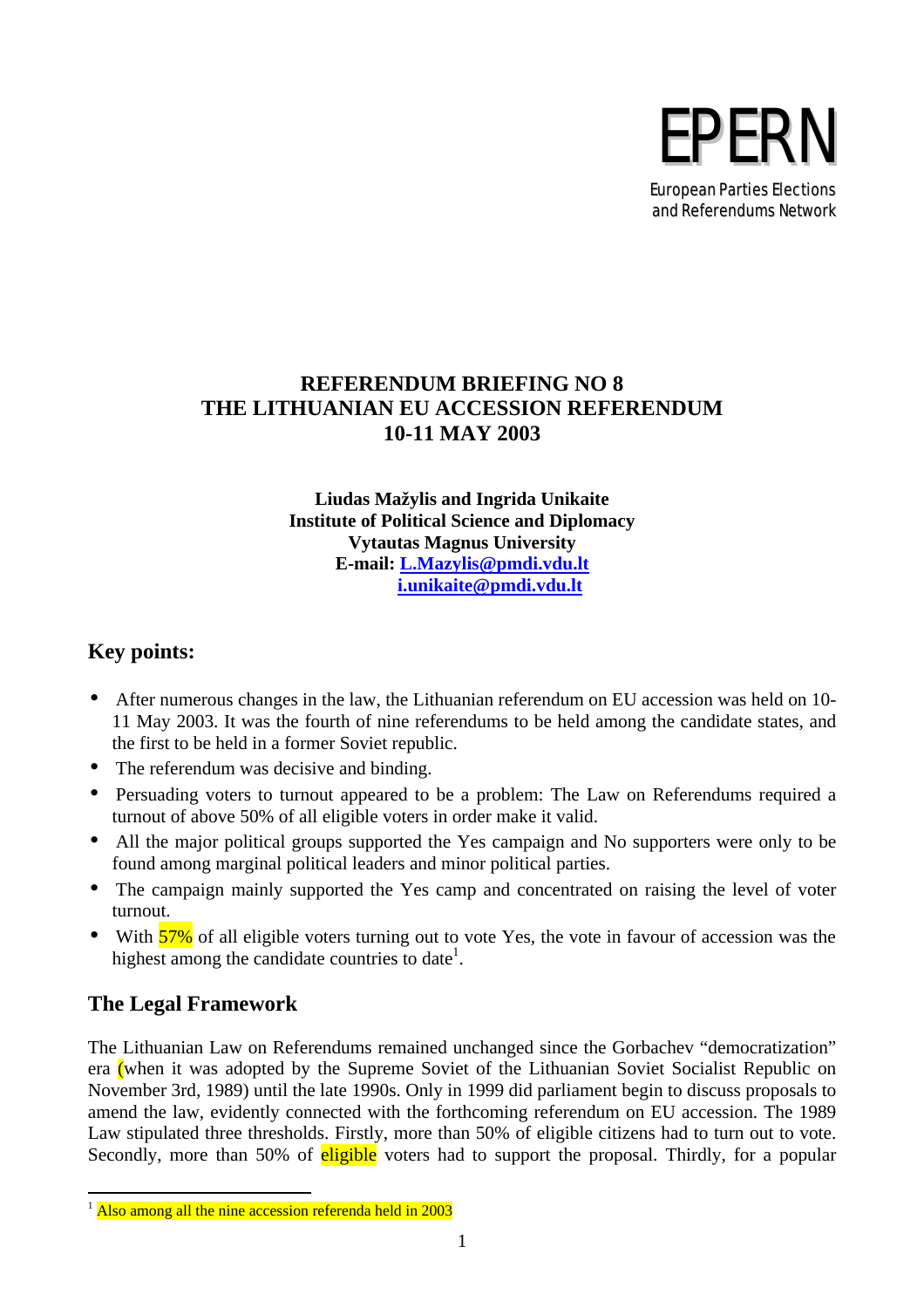initiative for a referendum to succeed, 300, 000 voters' signatures were required. The third provision was also included in the 1992 Lithuanian Constitution.

As Table 1 shows, although the conditions of the 1989 Law were strict, there were three successful referendums held during the 'period of political enthusiasm' in 1991-1992. Firstly, the February 1991 plebiscite on whether or not Lithuania should become an independent democratic republic. Secondly, the June 1992 referendum on withdrawal of Russian troops. Thirdly, the October 1992 referendum on the adoption of the Constitution. One attempt to introduce a strong presidential model of government failed in a May 1992 referendum.

|       | Mode of initiative | Sufficient | Positive | Total number of |
|-------|--------------------|------------|----------|-----------------|
|       |                    | turnout    | decision | referenda held  |
| 1991- | Parliament         |            |          |                 |
| 1992  |                    |            |          |                 |
|       | Popular initiative |            |          |                 |
| 1994- | Parliament         |            |          |                 |
| 1996  |                    |            |          |                 |

**Table 1. Referendums\* in Lithuania held before the May 2003 EU referendum**

NB - Popular initiatives when the required number of signatures (300,000) was not collected are not included here.

The same Law on Referendums was applicable after the adoption of the 1992 Constitution, although in no cases was there a positive outcome. This might be explained by a general decline in political activity by Lithuanian citizens. (Typical turnout in various recent elections is slightly above 50%.)

According to the Constitution of the Republic of Lithuania, "the most significant issues concerning the life of the State and the People shall be decided by referendum". The question of what is "the most significant issue" was to be determined by those who initiated the referendum. The Constitution instituted two means by which a referendum could be initiated: by parliament or by a popular initiative involving the collection of 300,000 signatures.

The Constitution also stipulated special cases when a referendum was mandatory and a qualified majority needed for a positive outcome. Firstly, amendments to the Constitutional provision "the State of Lithuania shall be an independent and democratic republic" require a 75% majority of all eligible voters to be in favour. Secondly, amendments to the Constitutional Act "On the Non-Alignment of the Republic of Lithuania to Post-Soviet Eastern Alliances" and amendments to Chapter I of the Constitution ("the State of Lithuania") and Chapter XIV ("Amending the Constitution") required a majority of more than 50% of all eligible voters.

Numerous and often controversial changes were made to the Lithuanian legislation (as in other Central and East European candidate states) in the run up to the 2003 referendum. In total, one can find 250 documents and their drafts which included word "referendum" in the database of the Parliament of the Republic of Lithuania.

The first draft proposal to amend the 1989 Law was officially registered in a Parliament in 1999. It was proposed that there should be three kinds of referendums. Firstly, "decisive" ones, when a 50% vote in favour was still required, with the outcome being legally binding. Secondly, "ratification" referendums, when international agreements are ratified, and, thirdly, "consultative" referendums. In both of the latter cases, a turnout of more than 50% and more than 50% of the participants voting in favour was required. This proposal would have facilitated the ratification of the EU Accession treaty, at the same time as limiting the possibilities for using referendums as an instrument of internal politics. However, debate on the project did not begin until 2002, delayed by the agreement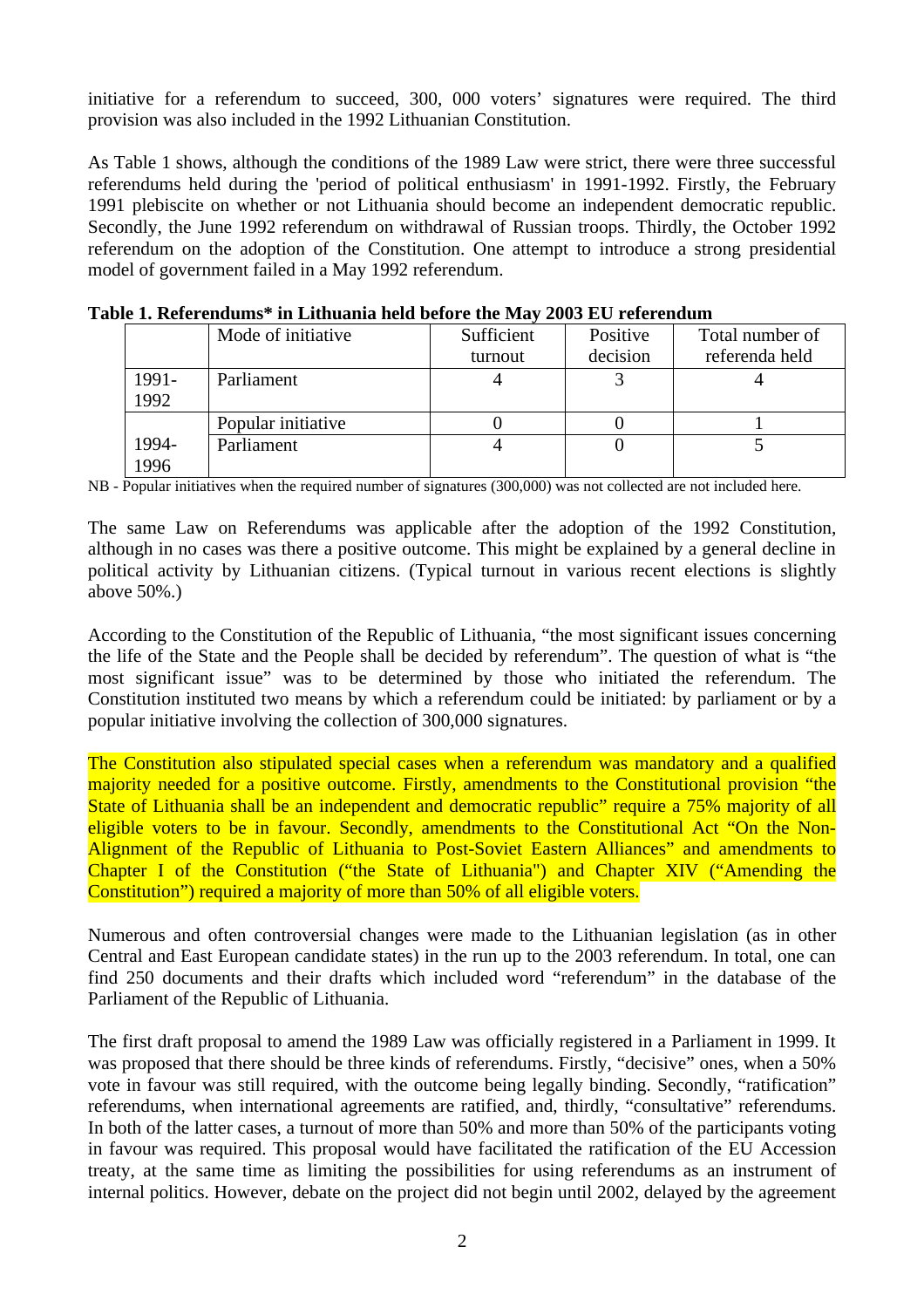among the main Lithuanian parties at the time of the 2000 parliamentary election to prioritise joint efforts towards Lithuania's integration into the EU.

The April 2002 draft proposal for a new Law on Referendums was discussed in the Lithuanian Parliament for two months. Its final version was adopted in June 2002, and it came into force at the beginning of 2003. In this version, all "Constitutional" referendums (see above) were called "obligatory/ mandatory". A special type of referendum, "regarding participation by the Republic of Lithuania in international organizations, should this participation be linked with the partial transfer of the scope of competence of Government bodies to the institutions of international organizations or the jurisdiction thereof" was introduced. A positive decision on this required more than a 50% turnout and at least one third of eligible voters to be in favor. Although the 2002 Law was designed to facilitate a positive result in the eventual EU accession referendum by being less restrictive than the 1989 Law, it remained restrictive enough, especially when compared with the corresponding laws in other candidate countries.

When this version of the Law entered into force, further discussions started again. On 21 January 2003, a draft proposal of the parliamentary decision for an obligatory referendum on EU accession to be held on 11 May 2003 was tabled in parliament. (An alternative date, 7 September 2003, was rejected by the Parliament). A new draft of the Law on Referendums was also proposed. On 19 February 2003 proposals to amend the 2002 Law were tabled in the Parliament containing two important innovations. Firstly, to abolish the requirement for a qualified majority of one third of the electorate for a positive decision. Secondly, if turnout is 50% of all of the electorate or less, an "expressed opinion could be accepted when parliament is discussing draft laws and other documents". This latter statement was treated as a violation of direct democracy by the population (it implied that the EU referendum would only have a consultative status). Following this negative reaction the proposal was withdrawn. Finally, the Law on Referendums (2003 version) was passed containing two thresholds. Firstly, that turnout had to be more than 50% of all eligible voters. Secondly, that a simple majority of participants was required for there to be a positive decision.

Finally, it was announced by parliament that the referendum "On the Accession of the Republic of Lithuania into the European Union" would be held on 10-11 May 2003. Voters would be asked to vote 'Yes' or 'No' to the following statement: "I am for Lithuania's membership of the European Union". The referendum would be decisive and binding, with no possibility for parliament to ratify the Accession Treaty in the event of a low turnout.

Although the hurdle for a positive decision was lowered twice compared to the 1989 Law, the conditions stipulated in the referendum legislation were still the strictest compared with other Central and East European candidate countries. The issue of securing the required 50% turnout on May 10-11 appeared to be a major problem.

Various measures were, therefore, included in the legislation to facilitate a higher turnout. Voting time was extended (6 am-10 pm instead if 7am-8pm during last elections) and voting was to be held over two days. All the voters where given the possibility to cast their vote in a "territory of temporary presence" during the polling days until 6 p.m. of the second voting day. The contingency of voting at home was also expanded. The possibility of postal voting was extended to 11 days prior to referendum (instead of 5 days). The question had to  $be$  written on the ballot paper in languages other than Lithuanian in those territories densely populated by ethnic minorities.

It is important to note that all the discussions described above were, to a significant extent, politically inspired by another, almost parallel and almost successful referendum initiative. On February 20, signatures started to be collected on amendments to the Constitution. Some important articles of the Constitution were to be amended: abolishing the proportional system of elections,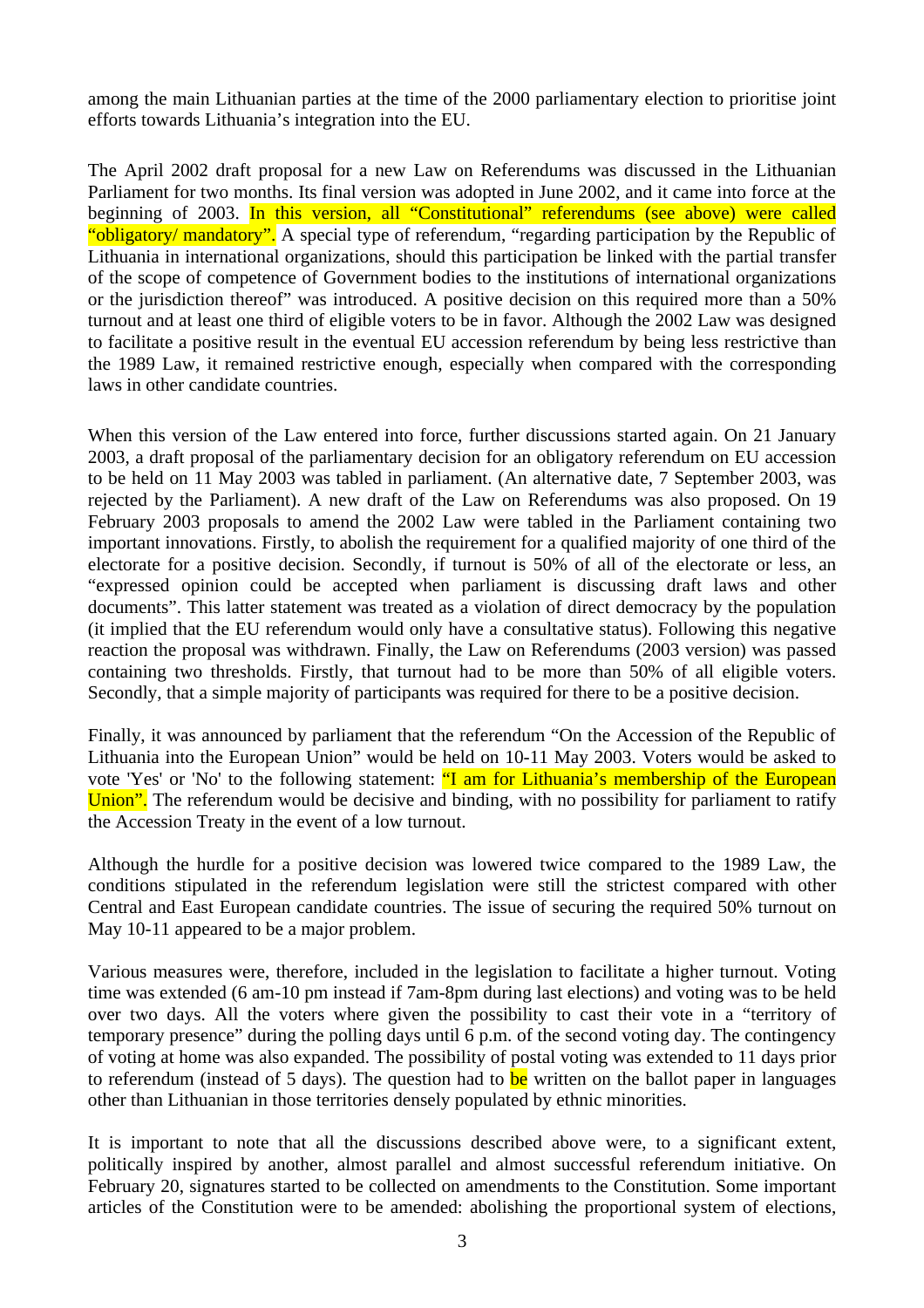reducing the number of parliamentary deputies, and introducing directly elected mayors. Lithuanian political elites were strongly against this initiative, making the lowering of the referendum threshold hurdle seem less acceptable. Eventually, however, this referendum initiative collapsed due to an insufficient number of signatures being collected.

As an aside, it is worth noting that the actual result,  $\frac{57\%}{57\%}$  of all eligible voters voting in favour, would have been valid under all three versions of the Law on Referendums: 1989, 2002 and 2003.

The legal rules governing the referendum campaign itself provided for a special category of "discussion broadcasts" on LTV (Lithuania's public TV channel). Participants in these discussions had to register as either supporters or opponents, and the cast itself had be organised by inviting at least one person with an opposing position (or, in cases the where only side of the argument was present, it was obligatory for the moderator to question them). However, LTV kept its right to broadcast information on the legal provisions connected with referendum issue in addition to the "discussion broadcasts".

## **The Referendum Campaign**

#### The official campaign strategy

The government's European Union information campaign started officially in 2000. According to the government's "Strategy on Public Information and Education Preparing for Membership of European Union" its European Committee was to become the main body responsible for planning and implementing the strategy. The Ministry of Foreign Affairs and other state institutions, the nongovernmental sector, prominent persons and community leaders, municipalities, the Delegation of the European Commission, member and candidate state Embassies were also mentioned as other key actors. In addition to the government structures, the mass media (central, regional, and specialised) were also to be involved. The different stages of the strategy were clearly delineated. The first stage of the strategy involved creating an infrastructure for state information sources and a local network for information distribution (with European information centres being established in 10 regions) and took place before the accession negotiations began. The second stage, that took place during the period of the accession negotiations, included an intensive and task-oriented information campaign, which ran up until the third stage around the signing and ratification of the accession treaty. The fourth stage, which will take place after the referendum, deals with the dissemination of specific and more detailed information.

The government's strategy was based on the assumption that positive attitudes towards European integration were stable and would not be changed by the accumulation of specific information (which could easily shift them in a positive or negative direction). Rather they would be more influenced by statements made at the national level emphasising national security and European identity. At the same time, the strategy sought to ensure that voting in the referendum was based on knowledge rather than emotion.

Moreover, the government's strategy included annual programmes containing specific and clearly defined tasks. These were designed to reinforce contacts with the regional media, regulate different tactics aimed at informing specific audiences and amending the strategy to take account of opinion poll results. The 2003 programme contained a number of innovative features that included involving well-known key personalities and hiring a public relations agency (chosen by a competitive process). New communications instruments were introduced as well as advertising and coverage on Lithuania's public TV channel, LTV. As agreed in a parliamentary debate on 28 January two new institutions were established to secure "a positive result in the referendum on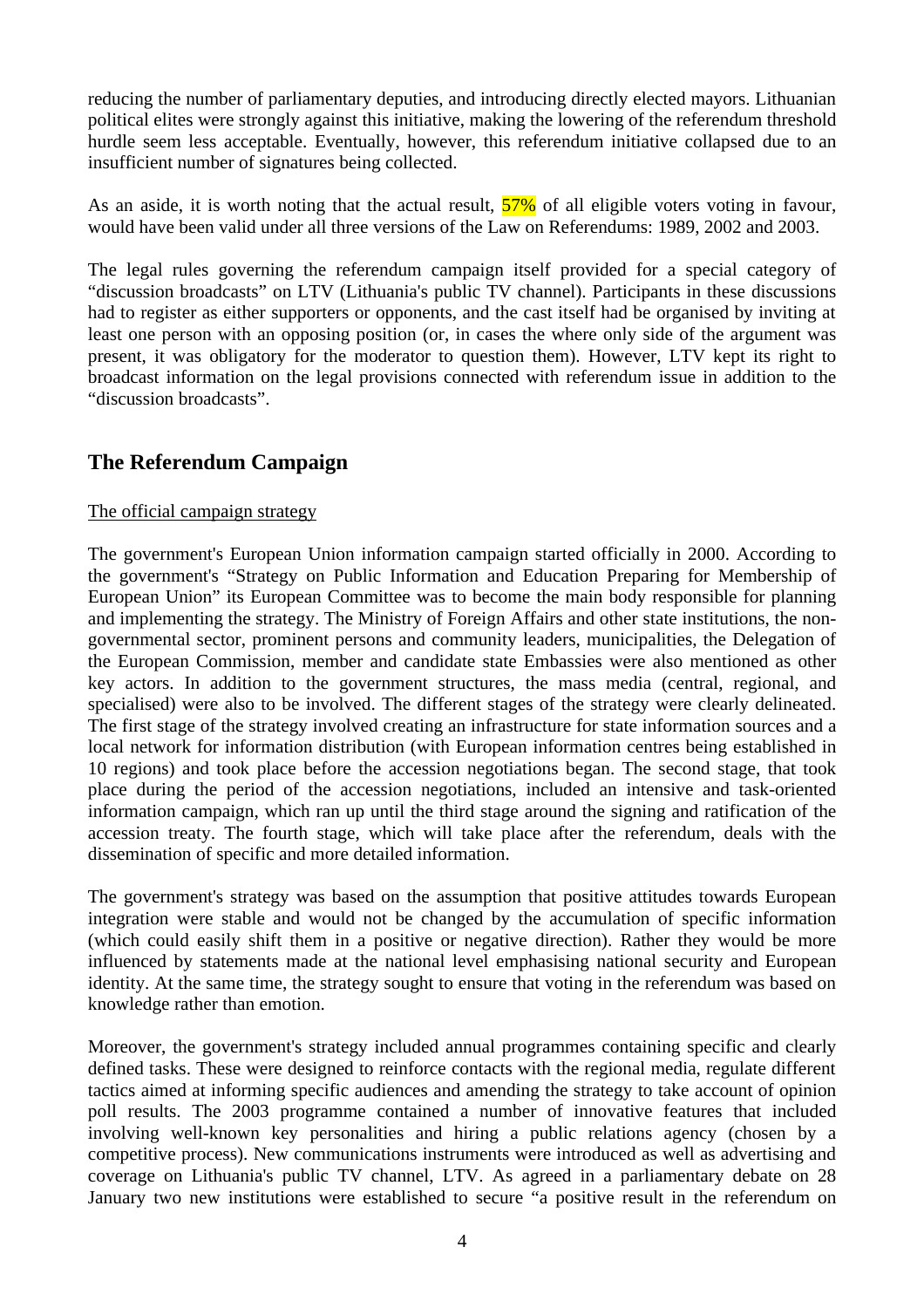accession." These were: a Co-ordinating Council including 22 of the highest ranking officials and presided over by the Chairman of the Lithuanian Parliament, Arturas Paulauskas; and a working group on the implementation of the information campaign.

A number of factors that could have had a possible influence on the outcome of the campaign were taken into account when formulating the official campaign strategy:

- Elections (parties were successful in avoiding pro and anti-European cleavages in candidates' programmes) and social protest (although public confidence in parliament and the government was consistently low, there were no extreme scandals in the months prior to referendum);
- The opinion of well-known leaders of member states towards Lithuania's EU accession (the negative impression given by the decision of the 1997 Luxembourg European Council not to include Lithuania in the first group of candidate countries had not been forgotten);
- Eliminating the incorrect rhetoric used by public officials about Europe ("Europe demands reforms/ unpopular decisions" was typical);
- The "domino effect" of referendums held in other candidate states (the influence of which was, in the event, positive even the low turnout in the Hungarian referendum which acted as a mobilising factor; see below).

The main campaign slogan was "Let's be Europeans". There were comments that the referendum was an "emotional step," a choice for which there was no alternative, that the country should unite around a symbol that was understandable to everyone: the choice of West instead of the East.

At the local level, especially in rural territories, the sub-municipal units (Seniunijos) were also closely involved in the campaign, as they possessed the highest levels of public confidence among all the government institutions. A separate, special programme for farmers and other rural inhabitants had already been introduced in 2002.

The financing of the information campaign cost approximately 1 million litas a year (1 Euro is equivalent to approximately 3.45 litas). For 2003, 1.545 million litas of campaign spending was planned but it was supplemented three times and, according to various sources, ended up spending as much as 5 million. However, compared to other candidate countries, the information campaign was actually relatively cheap.

Beyond the official government strategy and information campaign, a particularly important role was played by the Lithuanian Catholic Church, one of the most popular institutions according to the public opinion polls (Catholicism is the dominant religion in Lithuania). This unrestrained participation by the Lithuanian Catholic Church hierarchy in a political campaign was quite exceptional. The involvement of formal and informal Church networks encouraging participation in the referendum and sending clear signals in favour of accession might be one of the most important factors in explaining the positive referendum outcome. Churches themselves were one of the most reliable places where one was able be sure in finding information on EU accession (there were special leaflets distributed in every church). Interviews with local political elites in South Eastern Lithuania, populated densely by ethnic Polish and Russian speakers (Catholics and Orthodox, respectively), showed that the Catholic Church was particularly influential here for Polish Catholics.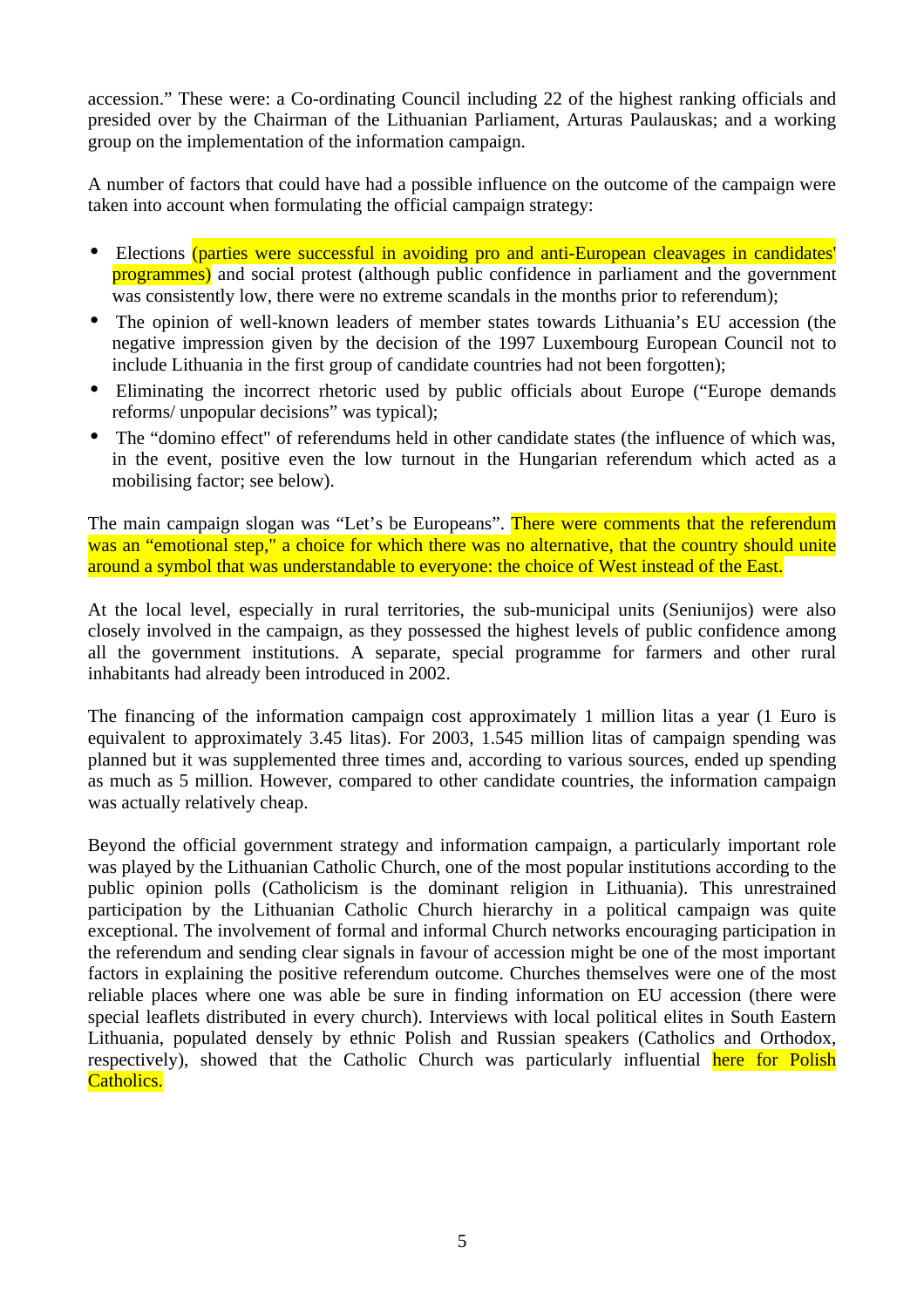#### Information campaign chronology and public opinion changes

Integration into the EU probably became a subject of public debate, and began to be separated in the public mind from the "other integrations" (such as the Council of Europe or NATO), at the end of 1997. Six candidate countries were invited to begin accession negotiations by the Luxembourg European Council and, among the Baltic states, only Estonia was included, while Latvia and Lithuania were not.

Public opinion polls taken since 1997 point to a pattern of substantial instability in terms of attitudes towards EU membership.<sup>2</sup> As Graph 1 shows, at the beginning of 1997 there was a substantial number of EU supporters (49%) and small number of EU opponents. Subsequently, the numbers of Eurooptimists was reduced. By the end of 1999 only 29% of respondents answered that they were in favour of EU membership. For the first time number of Europessimists had increased to 35%. However, a few months later, in April 2000, the number of people supporting EU membership increased rapidly to 42%. From that moment on, support for EU membership continued to grow steadily.

All this instability could be explained by some events in Lithuanian domestic politics. According to the analysis set out in the government's public information strategy, more Eurosceptics appeared in December 1999 because of the unclear privatisation of one large oil company 'Mazeikiu nafta' when people were not sure if the government had concealed important information from them. As an important event affecting the level of Europessimism it is also possible to mention the consequences of the 1998 Russian financial crisis which led to the lowering of incomes and disappointment with the then ruling coalition. Citizens also felt that they knew too little about the EU and the rules of accession.





Source: European Committee under the Government of Lithuania// www.euro.lt

Particular issues such as land property for foreigners (1995 and 2001), EU demands to close the Ignalina nuclear power station (1998), and transit of Russian citizens through Lithuanian territory to Kaliningrad exclave (2002) also raised public interest in the problems of integrating Lithuania into the EU.

The sudden increase in the number of Eurooptimists in 2000 could, therefore, be seen as representing the success of the public relations institutions responsible for Lithuanian EU

 $\overline{a}$ <sup>2</sup> www.euro.lt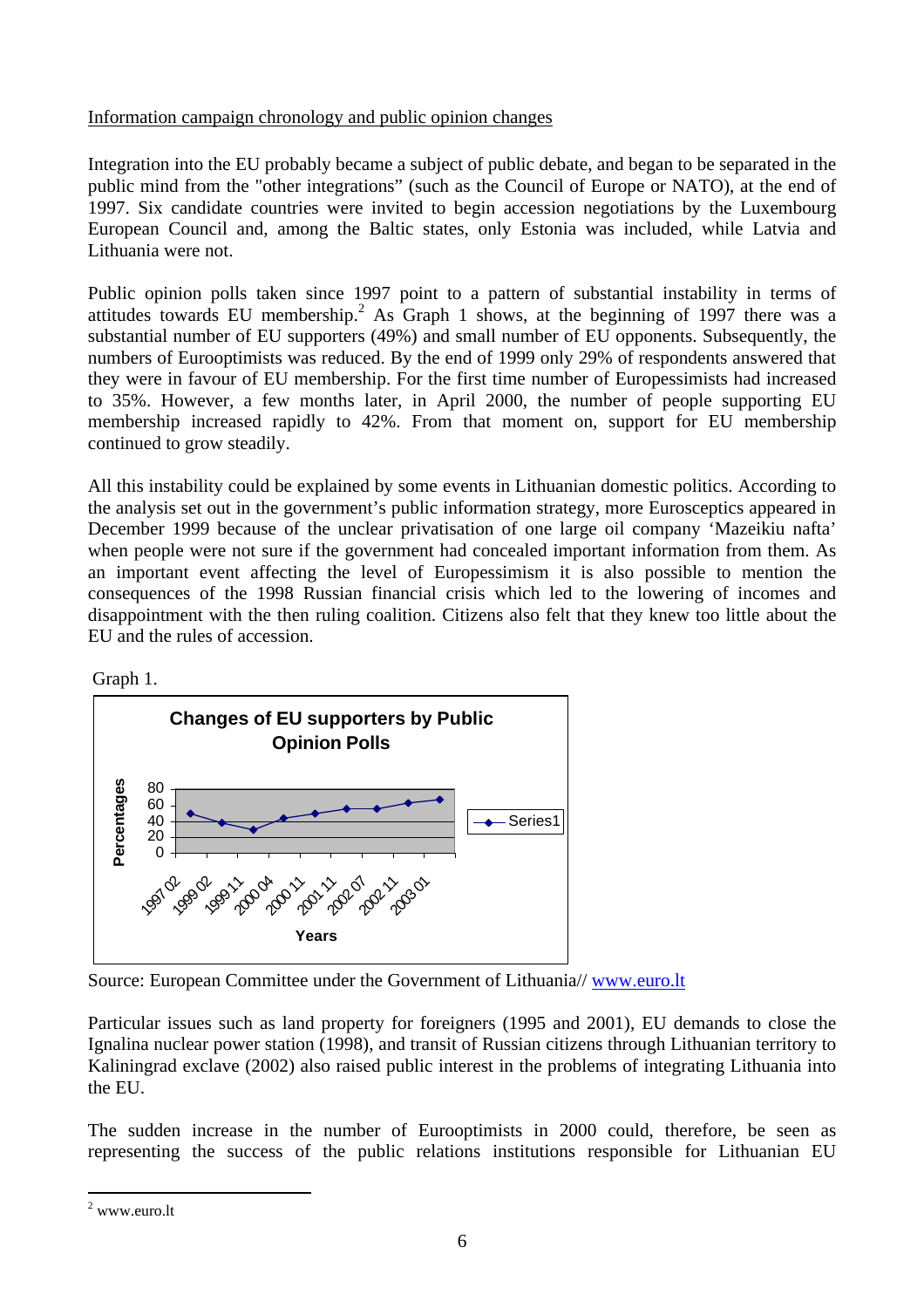integration. During this period there were: more speeches by political leaders with positive references to the EU; more interesting and informative TV programmes; and more newspaper articles on this subject.

During the first three years of the accession negotiations Lithuanian society had little feeling that the process of EU accession was one that involved the government. Only in 2002-2003 did this situation begin to change and accession came seen as an element of government politics. That is not surprising given that the closer that the country was to reaching the destination of EU membership, the more immediate became the relationship between the government and the accession process. If one compares the two stages of the public information strategy, then one could refer to the first stage as a neutral 'information campaign', and the second stage as a more aggressive 'agitation campaign'.

If one examines the socio-demographic features of the Lithuanian Eurosceptics and Eurooptimists, public opinion polls show that European integration was most actively supported by the young people (61.2%) together with those living in urban territories, having higher education and with higher incomes. The majority of Lithuanian Eurosceptics were to be found among people aged 40- 49, living in rural regions, the less educated and those on the lowest incomes. We can also find a lot of ethnic Russians and Poles among the Eurosceptics.

Public opinion in favour of EU accession remained generally stable during the 2002-2003 period, but there were doubts about how actively people would participate at referendum. For example, forecasts of high participation in the 2002-2003 Presidential election were not realised with the actual turnout being only slightly higher than 50% due to apathy and protest voting habits. The relatively low voter turnout in the Presidential election was a clear signal that referendum campaigners would need to put a lot of resources into mobilising the necessary number of voters (50%) to participate in the EU referendum.

Public opinion studies taken in 2003 reported that many respondents had little sense that their vote would make any difference to the referendum results. A significant de-mobilising factor may have been the signing of EU accession treaty in Athens on 16 April 2003. Some people thought that this actually completed the accession process and that their opinion was irrelevant. Thus, informal surveys of rural voters showed that in some small towns and villages less than 30% of eligible voters intended to participate.

In April 2003, the public information campaign reverted to agitation. A typical reaction of participants in focus group discussions conducted during campaign was: "we feel ourselves pushed by the authorities to vote in favour instead of them giving us deeper knowledge on subject of the EU". Indeed, this time there was no more distinction in the public mind between an information campaign and agitation in favour of a Yes vote. Unfortunately, therefore, the pre-referendum information campaign came to be seen as being simultaneously both too intensive and too superficial.

The danger that the referendum could fail due to a low turnout was taken seriously, and even dramatised, by media. From these media discussions, citizens were thereby able to understand the consequences of their apathy and non-participation. Fears of voter passivity were reinforced by the Hungarian case. In contrast with Hungary, Lithuanian politicians had deprived themselves of the option to ratify the accession treaty through parliament in the event of a low turnout. That is why Lithuanian political elites awaited the referendum results with great anxiety. Indeed, after the first day of voting signs of panic became evident among the Lithuanian political leadership. In the event the final results revealed a much higher than expected turnout (although clearly in line with opinion poll forecasts).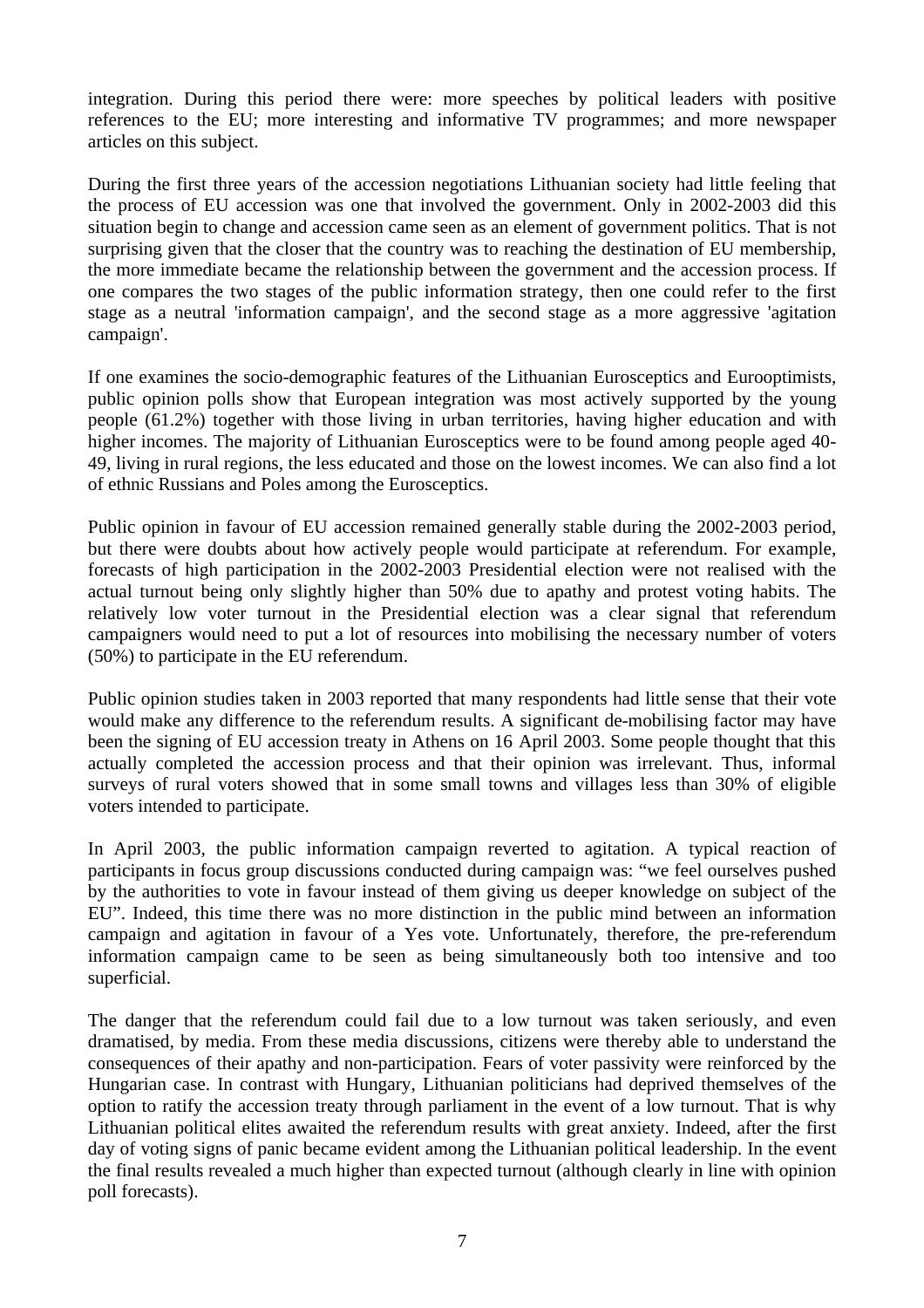#### The Yes and No camps

Officially, all the major parties expressed their support for the Yes campaign. The absence of visible campaigning efforts by almost all of the parties was understandable. Apart from being generally under-financed, parties did not receive any extra money from the government to conduct this particular campaign. The most visible party campaign was the Lithuanian Christian Democrats' 'Yellow bus ride' (supported by the European People's Party) that travelled across the country in two weeks, together with the government's 'Blue bus ride'. Other parties made their official statements, organised informal efforts, their leaders made public speeches and participated in media broadcasts.

Four prominent personalities that enjoyed the highest ranks in opinion polls – President Rolandas Paksas, former President (and current premier) Algirdas Brazauskas, parliamentary speaker Arturas Paulauskas, and former President Valdas Adamkus - were active in supporting the Yes campaign. The European Commissioner responsible for enlargement Guenther Verheugen also participated in a number of campaign events. An aerobatics display led by President Paksas, who is a professional pilot, was a notable highlight of the Yes campaign!

There were only three poorly organised groups of No campaigners: right wing radicals and extreme nationalists; small milk producers; and Russian speakers. There was also a poorly organised Eurosceptic movement, whose members were unknown to the general public. No one from the main political parties declared themselves publicly as a Eurosceptic. No campaigners could not even find a legally constituted organisation so that they could receive state funding, because they registered too late. As a result, the No campaign was weak, poorly funded and lacking any co-ordiation. In fact, only three members of parliament, two marginal political parties and nineteen separate persons were registered as Eurosceptics; the **majority of them** virtually unknown. A number of potential Eurosceptics removed themselves from active campaigning, partly in order to avoid drawing attention to divisions within their own parties that could cause them to loose support.

According to the one of Eurosceptic deputies the mass media were influenced by the government "through different funds" to describe EU critics as marginal, populist and radical. All the usual Eurosceptic arguments (loss of sovereignty etc.) were only expressed consistently in television programmes after the referendum, where one of the Eurosceptics' repeated arguments was that "nobody had a right to agitate, to participate."

It is possible to guess that the No campaign's strategy was based on an attempt to lower turnout. At least the television programmes broadcast after the referendum appeared to show this. The leader of the Young Lithuania party argued that the possibility to be able to publicly call upon voters to come to the polls and vote during polling days was a violation of law, because it enhanced turnout. He argued that "equal rights to say 'do not participate' are guaranteed by the Constitution."

The weakness of the Eurosceptic argumentation, together with an absence of funds, made this a very one-sided campaign, although this was only really commented upon much later after the referendum was over. During the campaign, the media and elites did not wish to escalate such criticisms, compared with, say, the Czech Republic where opposition parties were criticising the campaign. The principle on which the information strategy was based, of "informing people, using the language of arguments and facts," appears to have been violated during the final stages of the campaign.

Typically, the word "propaganda" was used in a positive context in a speech by prime minister Algirdas Brazauskas after the EU referendum was over, an indirect acknowledgement that there was little distinction in the government's campaign between the "information" and "propaganda."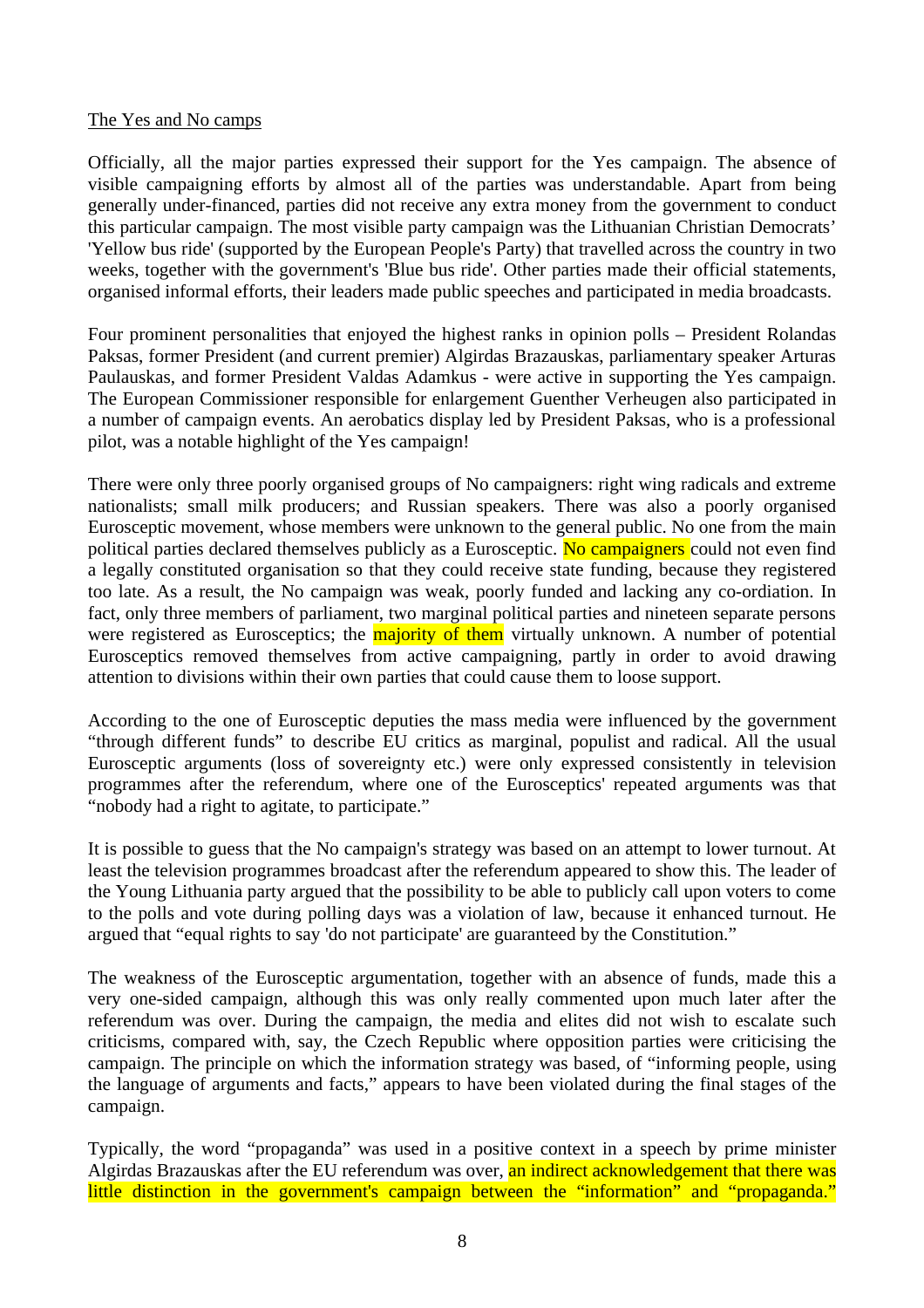However, the government's activities were also in line with the natural and long developing mood of the majority of the nation of "feeling European" (that is, "non-Soviet" or "non-Russiandominating"). Like Slovenians, many Lithuanians had the feeling that they were still "in the process of seceding from dangerous empires", the Soviet Union and Yugoslavia respectively.

# **The Results**

Although a Yes vote was widely expected, experts were warning that voters might be passive in turning out to express their opinion on the EU membership. However, the results of the binding accession referendum did not confirm these warnings. According to the Lithuanian Central Electoral Committee, as many as 63.37% of Lithuanian voters turned out to vote. Among valid votes 91.07% were Yes votes and only 8.93% No votes (see Table 2).

|                          | Total     | % of valid votes | % of registered votes |
|--------------------------|-----------|------------------|-----------------------|
| <b>Registered Voters</b> | 2 638 886 | 100              |                       |
| <b>Votes Cast</b>        | 1 672 317 | 63.37            |                       |
| <b>Invalid Votes</b>     | 20 5 26   | 1.23             |                       |
| <b>Valid Votes</b>       | 1 651 791 | 98.77            |                       |
| Yes                      | 1 504 264 | 91.07            | 57.00                 |
| N <sub>o</sub>           | 147 527   | 8.93             | 5.59                  |

Table 2: Results of the 2003 EU Accession referendum in Lithuania

**Source:** The Lithuanian Central Electoral Committee,

http://www.vrk.lt/2003/referendumas/rezultatai/rez\_e\_16.htm

The precise referendum question was: "I am for Lithuania's membership of the European Union."

The geographical pattern of voter turnout was much the same as in other elections. Urban dwellers, especially those living in the big Lithuanian cities, were among the most active (average turnout was 65%, Yes' support 92.2%). The protest voting that was expected in rural areas did not transpire. The turnout in villages or smaller towns was about the same as the average for the whole of the country. The most passive voters were in the South-Eastern region of Lithuania where a majority of people are Russian and Polish speakers. The lowest turnout (37.2%) was in Visaginas where a majority of citizens are Russian speakers working in the Ignalina nuclear power station, with 21.56% voting against EU membership. There were similar result in the Salcininkai region where a large number of Polish people live alongside ethnic Lithuanians; there was a higher turnout (56.13%) but a similar No vote (20.6%). Opinion polls taken prior to the referendum indicated that these would be the areas of greatest opposition to EU membership.

Unfortunately, there is no information available from Lithuanian exit polls. The referendum campaign organisers did not make any results available, so it is impossible to know the precise reasons why people voted Yes or No.

Pre-referendum public opinion polls and other studies predicted the relatively low turnout. Nevertheless, the referendum turnout was higher than in previous elections held in Lithuania. Politicians and analysts have several explanations for this relatively high turnout. Firstly, Lithuanian political leaders decided to hold a two day referendum, and they were very active in persuading voters to come to the polls on both days even though the referendum law forbids agitation 30 hours before voting is due to begin. These exhortations could have had a significant impact on the final turnout. Secondly, some commentators argue that Lithuanian civil society is becoming more active, and many people who voted did so out of civic mindedness. Thirdly, the information/agitation campaign was successful in mobilising voters. Fourthly, the strong support of the Lithuanian Catholic Church was also of great value. Fifthly, a special campaign by Lithuanian supermarkets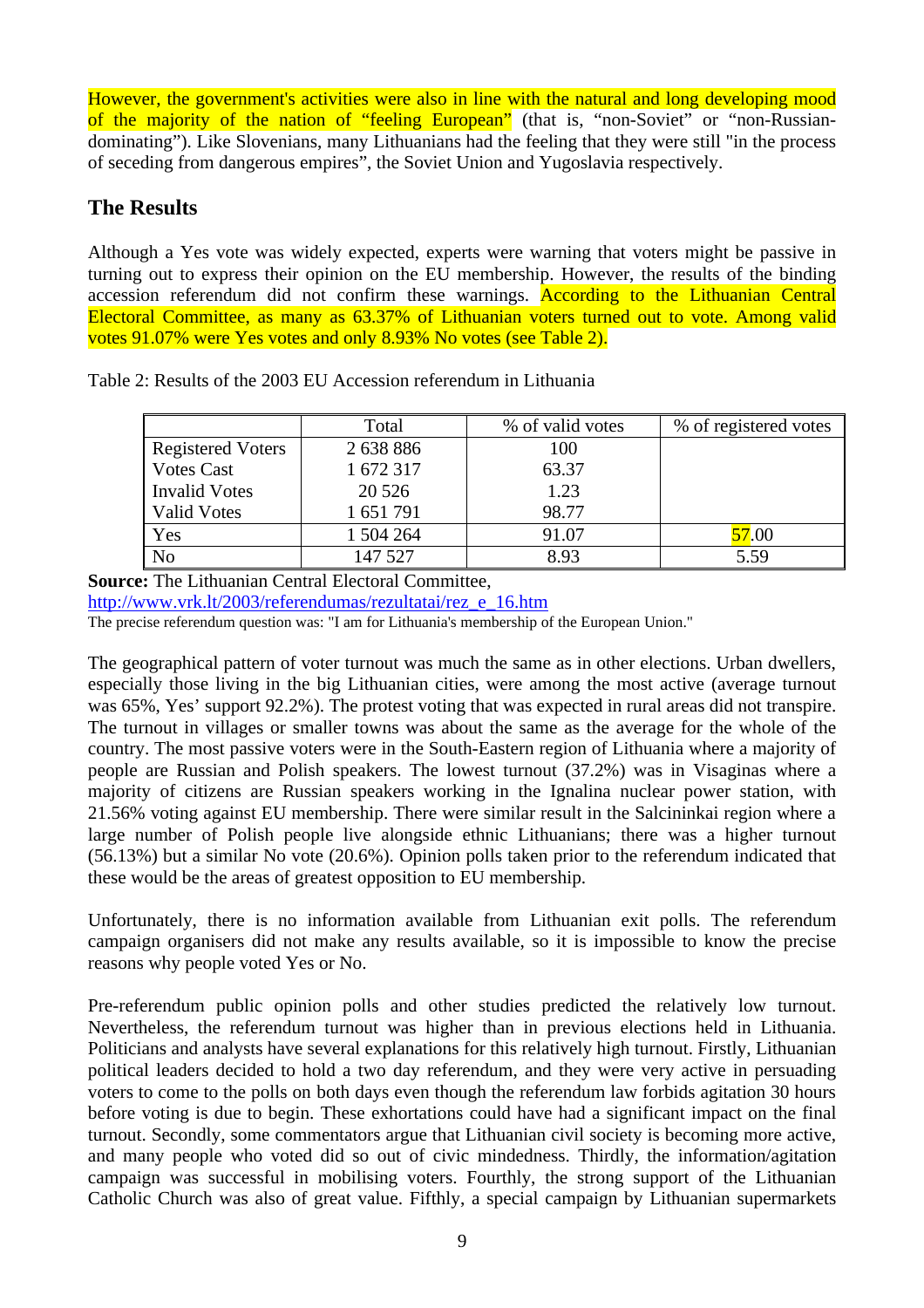launched on the second day of the campaign - selling cheaper beer, soap and chocolate to any person who proved his participation in the referendum - might also have been important.

The very high level of support for EU membership, with 91.07% voting Yes, was much more surprising. Opinion polls known to the public and politicians had predicted a  $60-70\%$  Yes vote<sup>3</sup>. Several factors account for this very high Yes vote. Firstly one cannot deny the success of information and agitation campaigns in selling EU idea to the Lithuanian society. Although this campaign paid more attention to voters' emotions than their knowledge on EU matters, its final results were very effective. One important achievement of this campaign was the mobilisation and activation of young people who have usually been very passive during Lithuanian elections. During the referendum campaign these people were very active Yes supporters. Secondly, due to the fact that the campaign stressed that substantial sums of money would be coming to Lithuania from EU, many those who were sceptical or undecided people eventually voted for membership, believing that it would meet their aspirations more effectively than the Lithuanian government. Thirdly, a wish to be part of the West and not the East was the final motive in persuading people to vote for EU.

### **Conclusion and Future prospects**

With all the major political groups supporting the Yes campaign and No supporters only to be found among marginal political leaders and minor political parties, it is not surprising that Lithuanians turned out to vote Yes so overwhelmingly. The main issue was whether or not the 50% turnout would be met to make the referendum valid. In the event, this was comfortably secured with 63.37% of voters turning out to vote and 91.07% of these voting Yes. With 57% of all eligible voters supporting EU membership, the proportion of all voters in favour of accession was the highest among all of the nine accession referendums held in 2003.

Opinion polls carried out after the referendum showed that it had no noticeable impact on the ratings of the political parties.<sup>4</sup> Although there were several statements by the ruling coalition representatives such as "this successful referendum showed the strength of our party", in fact no one party particularly benefited from it. The positive result of the Lithuanian EU referendum maintains the stability of both the internal and external political situation. In contrast, the long-drawn out and unsuccessful election of the Mayor of Vilnius, the capital city of Lithuania, was commented upon as having a greater impact upon citizens' support for political parties.

However, public interest in European issues seems to have been enhanced by referendum campaign: for instance, with the outcome of the European Convention seen as quite significant. After the successful ratification of the accession treaty, the June 2004 European Parliament elections will be another important event in the process of further Lithuanian integration to EU. European Parliament elections will be held shortly before the next regular parliamentary elections (scheduled for October 2004). These two campaigns are expected to be mutually connected: apart from the fact that parties will compete ideologically on European issues, the European Parliament elections will also be seen as a test of their domestic strength.

*This is the latest in a series of election and referendum briefings produced by the European Parties Elections and Referendums Network (EPERN). Based in the Sussex European Institute, EPERN is an international network of scholars that was originally established as the Opposing Europe Research Network (OERN) in June 2000 to chart the divisions over Europe that exist within party*

 $\overline{a}$ 3 Although the May 2003 Eurobarometer prognoses, published in July 2003, showed that within a sample of respondents who indicated they would definitely come and vote, 93% were Yes supporters.

<sup>4</sup> http://www.5ci.lt/ratings2/lit/frameset.htm